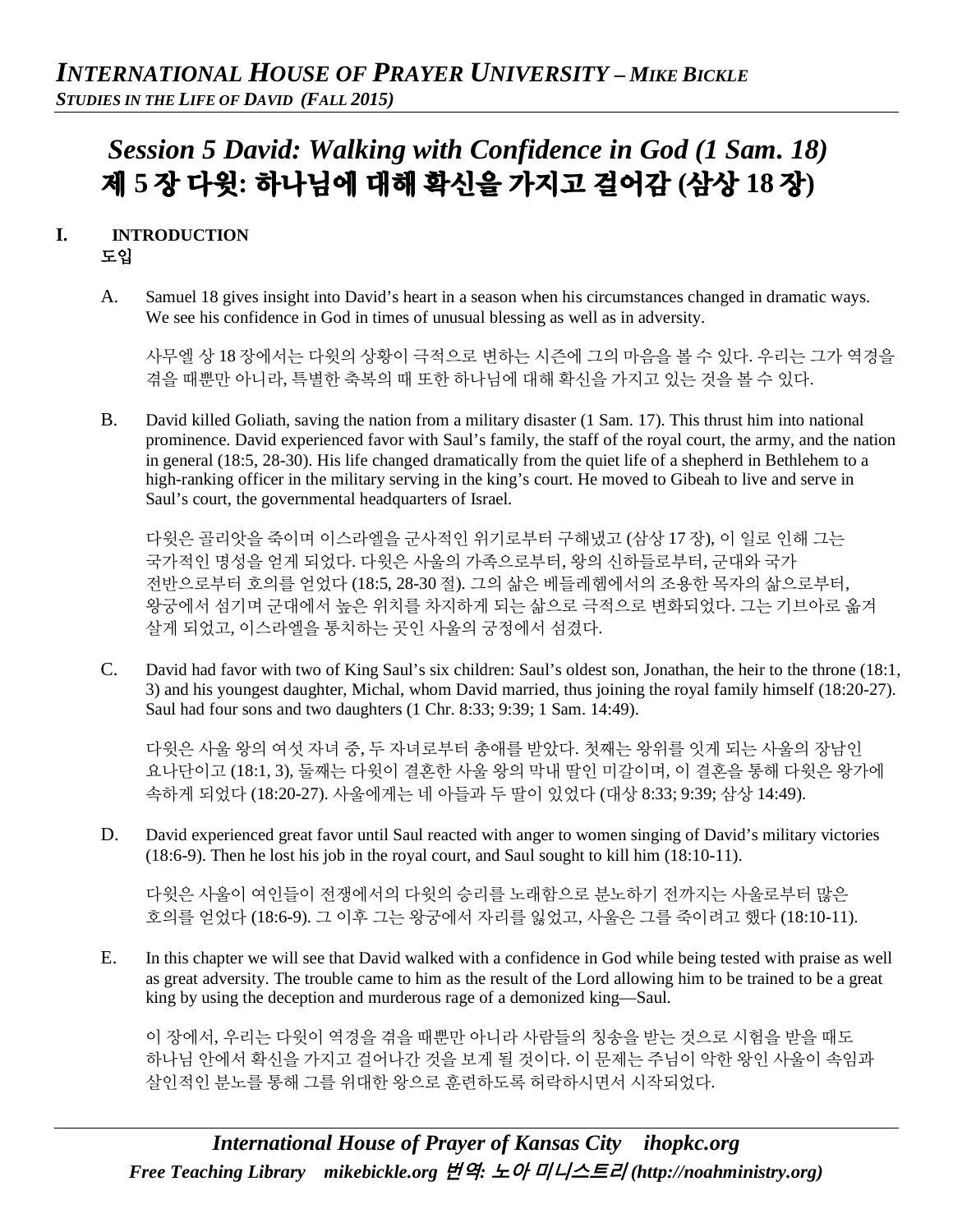F. **The Gibeah years** (1 Samuel 17-20; approximately 18-23 years old): David's identity was tested and strengthened by success and adversity at the same time. The question was, could David connect with God amidst many pressures in the same way he had in the security and solitude of Bethlehem?

기브아에서의 날들 (삼상 17-20 장; 대략 18-23 세의 나이): 다윗의 정체성은 성공과 역경을 동시에 받으며 시험되고 강건하게 되었다. 여기서의 질문은 이것이다, "다윗은 많은 어려움 가운데에서도, 그가 베들레헴에서 홀로 안정되게 지낼 때와 같이 동일하게 하나님과 연결되어 있을 수 있는가?"

G. This period lasted about 4-5 years. It was a time of much honor, uncertainty, and danger, ending with David being pursued as an outlaw and fugitive by 3,000 government-financed soldiers.

이 기간은 약 4-5 년간 지속되었다. 이 시간은 많은 명예를 얻는 시간이었으며, 동시에 불확실성과 위험이 있고, 이 시간의 마지막에 다윗은 3,000 명의 정부가 고용한 병사들로부터 도망을 다니며 쫓기는 신세가 되었다.

H. David grew up in the small rural town of Bethlehem before joining the royal court to be on the personal staff of the king. He joined the fast pace of the royal court that had many new people and agendas with changing experiences. David must have experienced some *culture shock* when he moved to Gibeah to live and work in Saul's royal court (18:2).

다윗은 왕을 개인적으로 섬기는 자로 왕궁에 들어가기 전에는, 베들레헴 작은 시골 도시에서 자라났다. 그는 많은 새로운 사람들이 있고, 여러가지 일들이 있는, 빠르게 움직이는 왕의 궁정으로 들어가며 새로운 경험을 하게 되었다. 다윗이 기브아에서 사울의 왕궁에서 일하게 되면서, 아마 그는 **문화 충격**을 경험하게 됐을 것이다.

I. In 1 Samuel 18-19, the Holy Spirit set David and Saul side-by-side to give us instruction, warning, and encouragement. Both were chosen for leadership and anointed by the Spirit. The same God with the same resources were available to both. With David there was a steady growth in grace, while with Saul there was a continual increase in compromise, oppression, and perversion. One life ended in victory, the other in tragedy. Saul began so well and could have been all that David was.

성령님께서는 삼상 18-19 장에서 다윗과 사울을 나란히 보여주시면서 우리를 가르치시고, 경고하시며, 우리를 격려하신다. 두 사람 모두 리더십으로 선택되었으며, 성령의 기름 부으심을 받았다. 두 사람 모두 동일한 하나님으로부터 동일한 것들을 공급받을 수 있었다. 다윗의 삶은 계속해서 은혜 안에 성장해나갔고, 반면 사울의 삶 안에는 타협과 어려움, 삐뚤어짐이 계속적으로 증가해나갔다. 한 명의 삶은 승리로 끝났고, 또 한 명의 삶은 비극으로 끝났다. 사울의 시작은 너무나 좋았으며, 그는 다윗이 서나간 것처럼 서 나갈 수도 있었다.

J. *The test*: Can David stay humble and grateful both in seasons of praise and mistreatment? Can he maintain a servant heart when exalted? Or be corrected or slandered without attacking in return? We will respond to praise in the same way that we respond to criticism and to promotion in the same way that we respond to unjust demotion. It is not one decision that shapes our destiny, but many.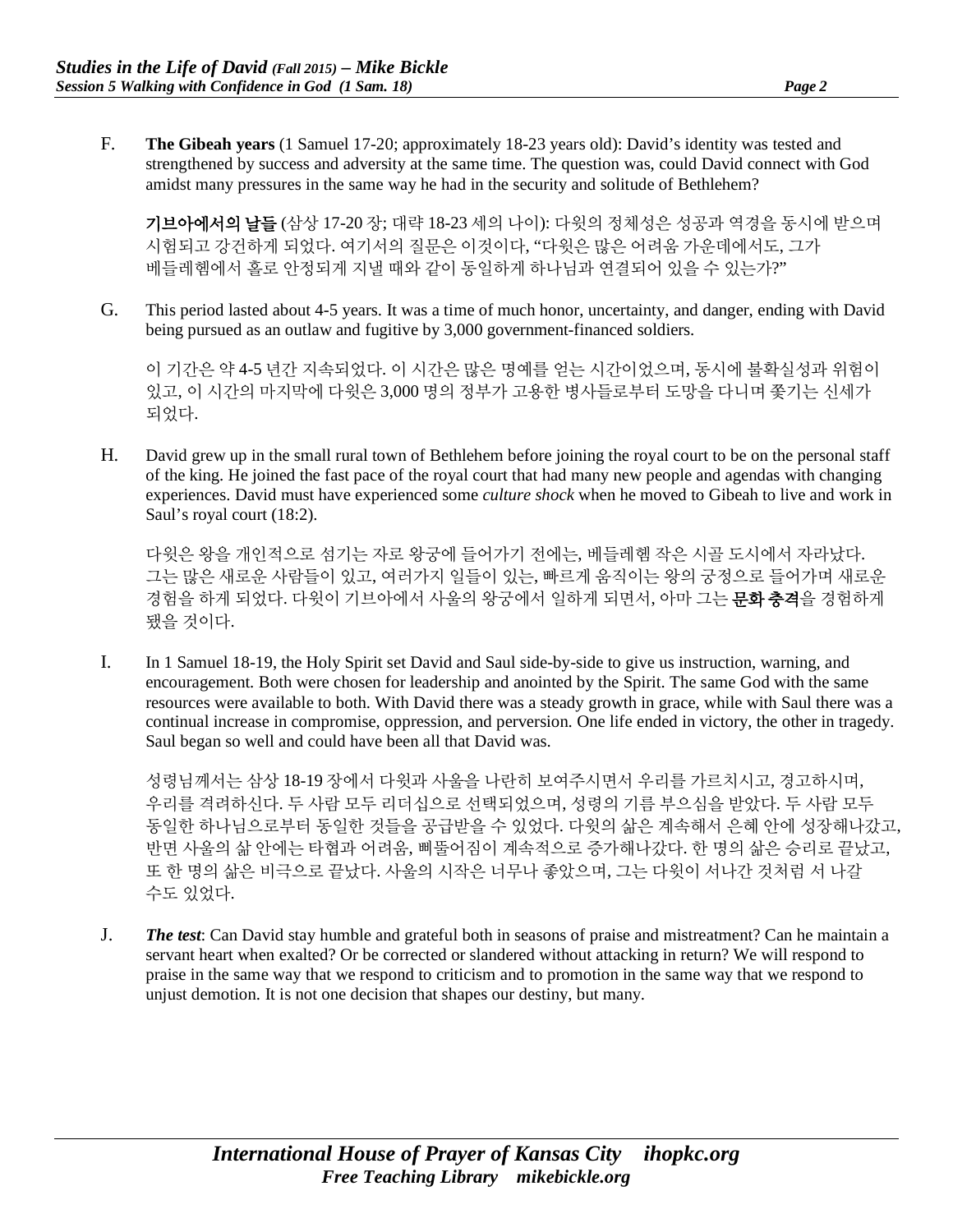시험: 다윗은 칭송을 받을 때, 또 어려움을 겪을 때에 모두 겸손하고 감사함을 유지하며 살아갈 수 있는가? 그는 높임을 받을 때도 종의 마음을 유지할 수 있는가? 또는 보복하는 마음을 가지지 않고 다른 이로부터 교정과 비방을 받을 수 있는가? 우리가 비방에 넘어지는 자라면, 칭찬에도 넘어지게 된다. 또한 우리가 위치가 불의하게 낮아졌을 때에 넘어지는 자라면, 위치가 높아질 때에도 동일한 반응을 보이게 된다. 단 한번의 결정이 우리의 앞 날을 결정하는 것이 아니라, 이는 여러 번의 결정을 통해서이다.

#### **II. DAVID'S SEASON OF PROMOTION IN GIBEAH (1 SAM. 18:1-5)**  다윗이 기브아에서 높은 자리로 승격되다 **(**삼상 **18:1-5)**

A. Life in Saul's court and David's favor in the nation (18:1-5)

사울의 궁정에서의 삶, 그리고 다윗이 국가의 총애를 받음 (18:1-5)

*1 Now when he [David] had finished speaking to Saul, the soul of Jonathan was knit to the soul of David, and Jonathan loved him as his own soul. 2 Saul took him that day, and would not let him go home to his father's house anymore. 3 Then Jonathan and David made a covenant, because he loved him as his own soul. 4 And Jonathan took off the robe that was on him and gave it to David, with his armor, even to his sword and his bow and his belt. 5 So David went out wherever Saul sent him, and behaved wisely. Saul set him over the men of war, and he was accepted in the sight of all the people and also in the sight of Saul's servants…16All Israel and Judah loved David... (1 Sam. 18:1-5, 16)* 

**<sup>1</sup>** 다윗이 사울에게 말하기를 마치매 요나단의 마음이 다윗의 마음과 하나가 되어 요나단이 그를 자기 생명 같이 사랑하니라 **<sup>2</sup>** 그 날에 사울은 다윗을 머무르게 하고 그의 아버지의 집으로 다시 돌아가기를 허락하지 아니하였고 **<sup>3</sup>** 요나단은 다윗을 자기 생명 같이 사랑하여 더불어 언약을 맺었으며 **<sup>4</sup>** 요나단이 자기가 입었던 겉옷 을 벗어 다윗에게 주었고 자기의 군복 과 칼과 활과 띠도 그리하였더라 **<sup>5</sup>** 다윗은 사울이 보내는 곳마다 가서 지혜롭게 행하매 사울이 그를 군대의 장으로 삼았더니 온 백성이 합당히 여겼고 사울의 신하들도 합당히 여겼더라 **… <sup>16</sup>** 온 이스라엘과 유다는 다윗을 사랑하였으니 그가 자기들 앞에 출입하기 때문이었더라 **(**삼상 **18:1-5, 16)**

B. *Saul took David*: David moved to Gibeah to serve in the king's court, the government headquarters.

사울이 다윗을 머무르게 함: 다윗은 기브아로 가서 통치의 중심지인 왕의 궁정에서 섬겼다.

C. *Made a covenant*: The covenant between Jonathan and David was expressed by Jonathan's gift of his robe and armor to David.

언약을 맺었으며: 요나단은 자신의 겉옷과 군복을 다윗에게 주면서 요나단과 다윗 사이에 맺어진 언약을 표현했다.

D. **Robe:** Jonathan's robe spoke of his position of authority as heir to his father's throne. Jonathan gave David his princely robe that was reserved for the heir to the throne. Jonathan was, in essence, handing to David the right of succession to the throne because he understood that God had called David to be king. To take off his robe can also speak of Jonathan's commitment to not hide himself from David, but to be open, honest, and vulnerable to him without concealing his heart from him.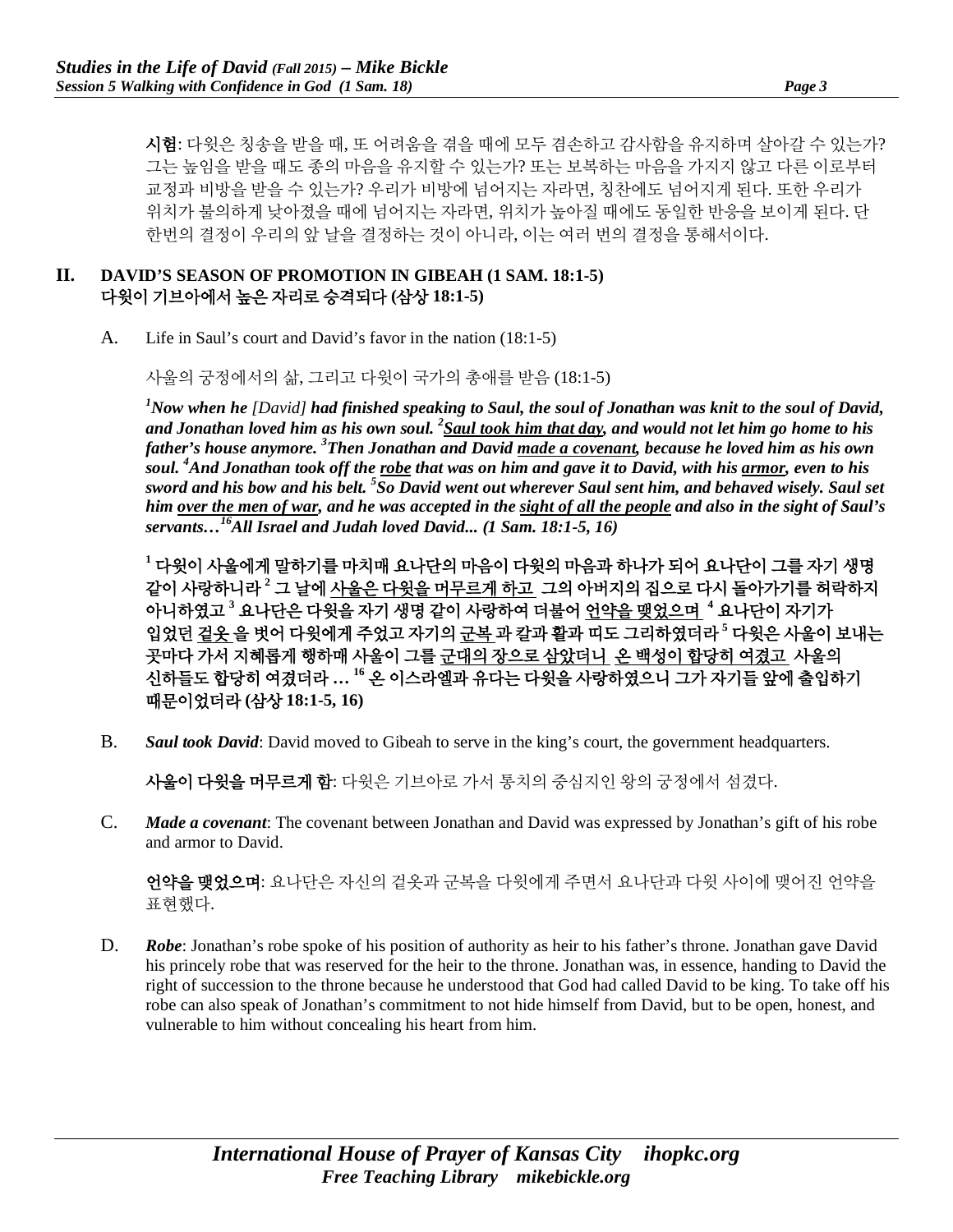겉옷: 요나단의 겉옷은 아버지의 왕좌를 이어받을 그의 위치과 권세를 말해준다. 요나단은 왕위를 이을 자에게 주어졌던 겉옷을 다윗에게 주었다. 요나단은 하나님께서 다윗을 왕으로 부르신 것을 이해하고 있었기에, 이는 그가 실제 다윗에게 왕좌를 이을 권리를 넘겨주고 있는 것이었다. 그가 자신의 겉옷을 벗어주는 것은 요나단이 다윗에게 자신의 숨기는 것이 없이 마음을 열고 정직하게 그를 대하겠다고 약속하는 것을 의미하기도 했다.

E. *Armor*: Jonathan's armor (his sword, bow, and belt) were his weapons of war. In other words, Jonathan was committing to fight David's battles even to death. I will fight for and stick with you. I will put my shield up for you and draw my sword to fight for you and never fight against you. At that time, giving armor was also way to make an alliance.

군복: 요나단의 군복(그의 무기, 활, 허리띠)은 그의 전쟁 장비들이었다. 이는 요나단이 다윗의 싸움에 있어 목숨을 바치겠다는 헌신을 하는 것이었다. 나는 당신을 위해 싸우며, 당신과 함께 하겠다. 나는 방패를 들어 당신을 막아주며, 내 칼을 들어 당신을 위해 싸우며, 절대로 당신에게 맞서지 않겠다. 이 때에 군복을 주는 것은 동맹을 맺는 것을 의미하기도 했다.

F. They were both committed to use their position, status, and resources to support each other. Jonathan was heir to the throne, one of the wealthiest and most powerful men in the nation. The most natural way for Jonathan to treat David would be as his rival to his position in the kingdom.

그들은 서로를 지지해주기 위해 자신의 위치와 모든 가진 것을 사용하기로 서로에게 헌신되어 있었다. 요나단은 왕위를 이을 자였고, 이 나라에서 가장 부요하고 강력한 영향력을 가진 자 중에 하나였다. 다윗에 대한 요나단의 관계는 사실 다윗이 나라 안에서 가진 위치 때문에 그의 라이벌이 될 수도 있었다.

G. Their love had significant personal and political implications (18:16, 22, 28; 20:17). They were both bound together by a mutual affection and loyalty in friendship and service in the kingdom.

그들 간의 사랑은 개인적으로, 정치적으로 매우 중요한 의미가 있었다 (18:16, 22, 28; 20:17). 그들은 함께 나라를 섬기며 서로의 친구가 됨에 있어 상호간의 사랑과 충성으로 묶여 있었다.

H. This depth of relationship is a precious and rare gift from God. Friendship is necessary for realizing who we are and for becoming who the Lord created us to be. Healthy kingdom relationships do not seek to restrict or control each other, but to free and enriched the other.

이 관계의 깊이는 귀중한 것이며, 하나님께서 주시는 드문 선물이기도 하다. 우정의 관계는 우리의 정체성을 깨닫는 데 있어서 필수적이며, 주님이 우리를 창조하신 목적대로 우리가 서 나가기 위해 필수적인 부분이다. 건강한 하나님 나라의 관계는 서로를 제한하거나 조종하지 않으며, 서로에게 자유로우며 서로를 복되게 한다.

I. 1 Samuel 20 develops this relationship. David called Jonathan his brother when lamenting his death (2 Sam. 1:26).

삼상 20 장은 이 관계를 보여준다. 다윗은 요나단의 죽음을 슬퍼할 때 그를 자신의 형이라 불렀다 (삼하 1:26).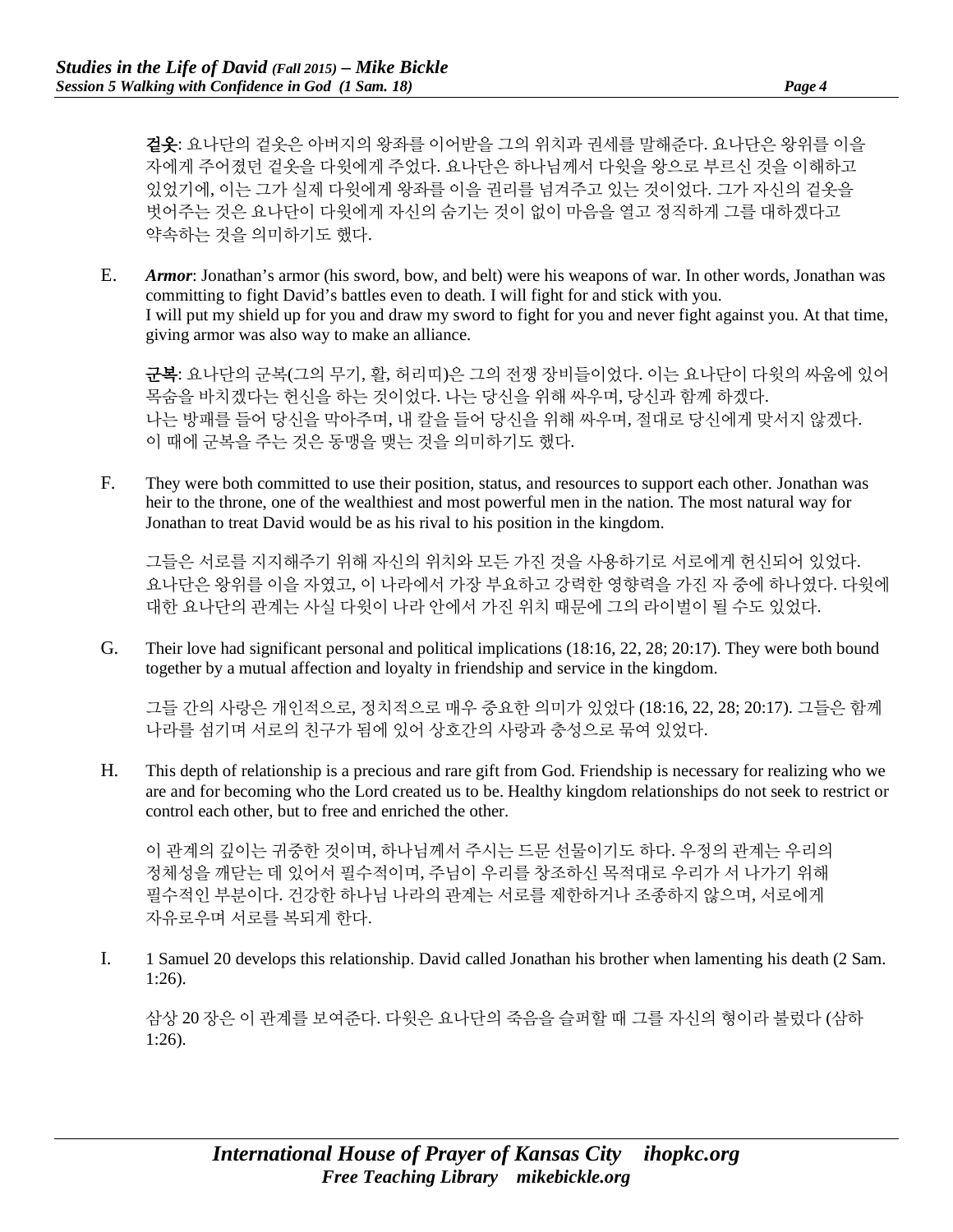J. The Lord went before David to prepare the way, establishing an ally in the right time and place. This was God's provision for David to have a friend in the enemy's household. In difficult times, the Lord often prepares an ally to show us kindness. David's life was protected by this relationship.

주님은 다윗에 앞서서 길을 예비하셨으며, 적절한 시간과 장소에서 그에게 아군을 만들어주셨다. 이는 다윗이 적의 가정 내부에 있을 때 하나님께서 그에게 공급해주신 것이었다. 어려움의 시간을 겪을 때, 주님은 종종 우리와 함께 하는 자를 붙여주심으로 우리에게 자비를 베푸신다. 다윗의 삶은 이 관계로 인해 보호를 받았다.

# **III. DAVID'S PROMOTION (I SAM. 18:5)**  다윗이 승격됨 **(**삼상 **18:5)**

A. Saul gave David a high-ranking position in the army (18:5). This position was an intervention of God's favor to prepare David to be the great warrior king of Israel.

사울은 다윗에게 군대의 높은 자리를 부여했다 (18:5). 이 자리는 하나님께서 다윗을 이스라엘의 위대한 전사이자 왕으로 세우시기 위한 그분의 간섭하심이다.

*5 So David went out wherever Saul sent him, and behaved wisely. And Saul set him over the men of war, and he was accepted in the sight of all the people and also in the sight of Saul's servants. (1 Sam. 18:5)*

**<sup>5</sup>** 다윗은 사울이 보내는 곳마다 가서 지혜롭게 행하매 사울이 그를 군대의 장으로 삼았더니 온 백성이 합당히 여겼고 사울의 신하들도 합당히 여겼더라 **(**삼상 **18:5)**

B. *Went out*: David went on many expeditions and grew in military experience and prowess (18:5, 30).

가서: 다윗은 많은 원정을 나갔으며, 군사적인 경험과 용맹이 늘어갔다 (18:5, 30).

C. *Behaved wisely*: David behaved wisely (18:5). Some Bible translations say, "*David prospered*." In the Hebrew perspective acting wisely and prospering are nearly synonymous. He behaved wisely in context to his sudden national popularity. He did not use his position to manipulate people or situations. The people under him were not threatened because he continued in a posture of humility.

지혜롭게 행하매: 다윗은 지혜롭게 행동했다 (18:5). 어떤 성경은 이를 "다윗은 번영했고"라고 번역했다 (NASB). 히브리인들의 관점에서 지혜롭게 행한다는 것과 번영한다는 것은 거의 동일한 뜻을 가지고 있다. 그는 갑작스럽게 얻게 된 국가적인 인기에도 지혜롭게 처신했다. 그는 자신의 위치를 이용해서 사람들이나 상황을 조종하지 않았다. 그가 계속해서 겸손하게 행동했기에, 그의 아래에 있는 사람들은 위협을 받지 않았다.

### **IV. SAUL BECAME JEALOUS (I SAM. 18:6-16)** 사울이 질투심에 빠짐 **(**삼상 **18:6-16)**

A. When David returned from killing the Philistines, the women sang of his military success as their husbands, sons, and brothers returned safely from battle (18:5-6). Saul became angry, jealous, and suspicious about David. This was the turning point in David's relationship with Saul.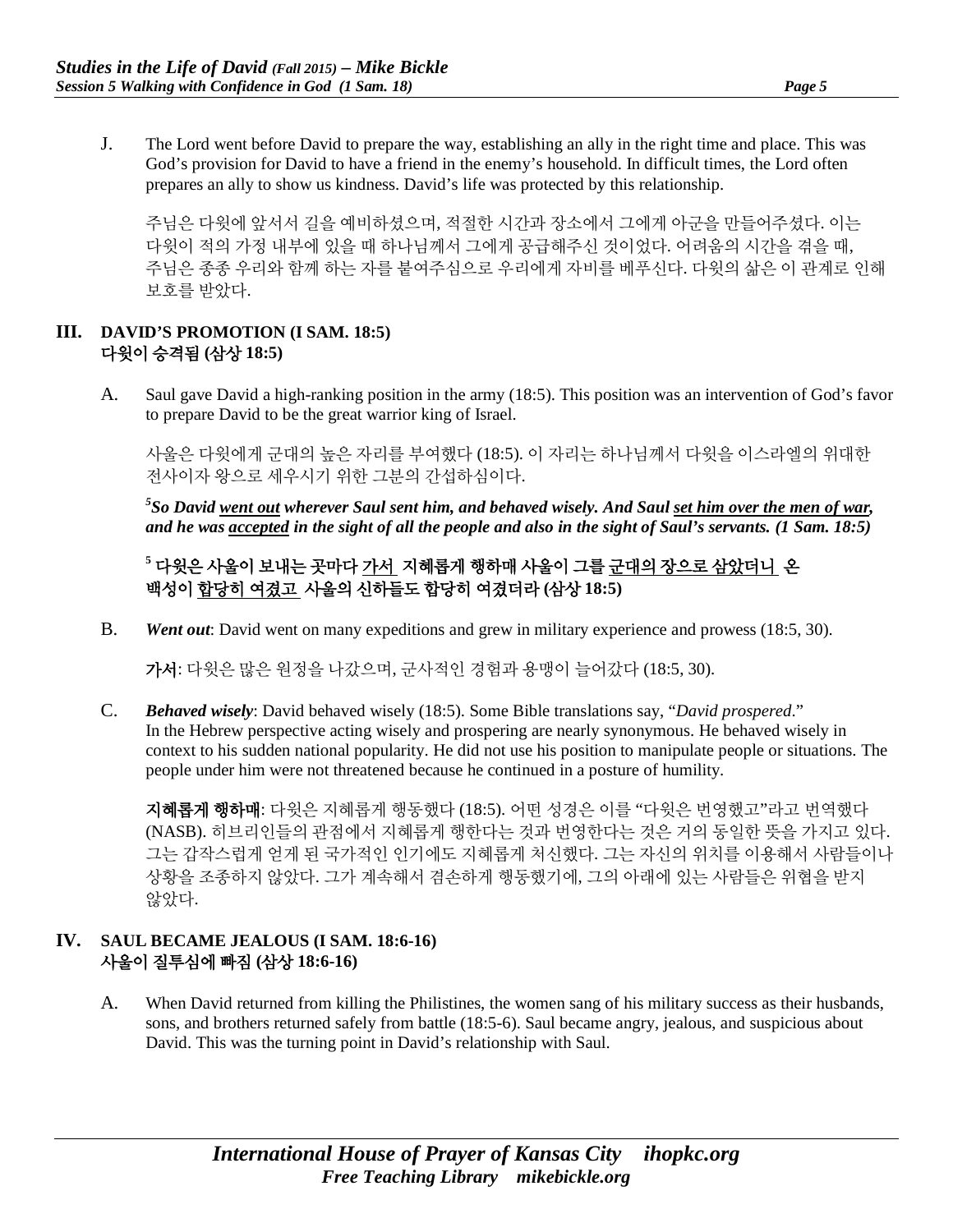다윗이 블레셋 사람들을 죽이고 돌아왔을 때, 여인들은 자신의 남편과 아들, 형제들이 전쟁에서 안전하게 돌아옴으로 인해 다윗의 승리를 노래했다 (18:5-6). 사울은 화가 났고 질투했으며 다윗을 의심했다. 이는 다윗과 사울의 관계에서 전환점이 되었다.

*6 …when David was returning from the slaughter of the Philistine, that the women had come out of all the cities of Israel…to meet King Saul, with tambourines, with joy, and with musical instruments. 7 So the women sang as they danced, and said: "Saul has slain his thousands, and David his ten thousands." 8 Then Saul was very angry, and the saying displeased him; and he said, "They have ascribed to David ten thousands, and to me they have ascribed only thousands. Now what more can he have but the kingdom?" 9 So Saul eyed David from that day forward. (1 Sam. 18:6-9)*

**<sup>6</sup> …** 다윗이 블레셋 사람을 죽이고 돌아올 때에 여인들이 이스라엘 모든 성읍에서 나와서 노래하며 춤추며 소고와 경쇠를 가지고 왕 사울을 환영하는데 **<sup>7</sup>** 여인들이 뛰놀며 노래하여 이르되 사울이 죽인 자는 천천이요 다윗은 만만이로다 한지라 **<sup>8</sup>** 사울이 그 말에 불쾌하여 심히 노하여 이르되 다윗에게는 만만을 돌리고 내게는 천천만 돌리니 그가 더 얻을 것이 나라 말고 무엇이냐 하고 **<sup>9</sup>** 그 날 후로 사울이 다윗을 주목하였더라 **(**삼상 **18:6-9)**

B. *Very angry*: Saul interpreted the song in negative way. He was very angry saying, "They have ascribed to David ten thousands, and to me they have ascribed only thousands.

심히 노하여: 사울은 이 노래를 부정적으로 받아들였다. 그는 매우 화가 나서 말했다, "다윗에게는 만만을 돌리면서, 나한테는 천천이라고 밖에 하지 않는구나."

C. *Jealous*: Saul was jealous of David in contrast to Jonathan's affection and the people's love for him. The seeds of jealousy in Saul's soul ripened until he planned to murder David. The spirit of jealousy distorts our thinking. It can dominate our lives if we allow it to grow. The way to overcome this is by a ruthless honesty before God that confesses and repents of it.

질투: 사울은 요나단이 다윗을 사랑하고, 백성들이 그를 사랑하는 것으로 인해 그를 질투했다. 사울의 영혼 안의 질투심의 씨앗은 점점 익어가서 그는 결국 다윗을 죽이기로 계획했다. 질투의 영은 우리의 생각을 왜곡해버린다. 만일 우리가 우리 안에 질투가 커지게 내버려두면, 이는 우리 삶을 지배해버리게 된다. 이를 극복하는 방법은 이를 하나님 앞에서 정직하게 드러냄으로 고백하며 회개하는 것이다.

D. *Saul eyed David*: Saul watched David with a suspicious eye. Samuel had told Saul that he would be replaced. Saul had been looking for any who might be his successor. Saul connected the women's song with Samuel's prophecy of Saul's "neighbor" to whom the Lord gave the kingdom (15:28).

사울이 다윗을 주목하였더라: 사울은 다윗을 의심스런 눈으로 바라봤다. 사무엘은 사울에게 그가 교체될 것이라고 말했다. 사울은 자신의 뒤를 이을 가능성이 있는 사람이 누구인지 찾고 있었다. 사울은 주님이 자신의 "이웃"에게 이스라엘 나라를 주실 것이라는 사무엘이 예언을 여인들의 노래와 연결해서 생각했다 (15:28).

*28Samuel said to him [Saul], "The LORD has torn the kingdom of Israel from you today, and has given it to a neighbor of yours, who is better than you." (1 Sam. 15:28)* 

**<sup>28</sup>** 사무엘이 그[사울]에게 이르되 여호와께서 오늘 이스라엘 나라를 왕에게서 떼어 왕보다 나은 왕의 이웃에게 주셨나이다 **(**삼상 **15:28)**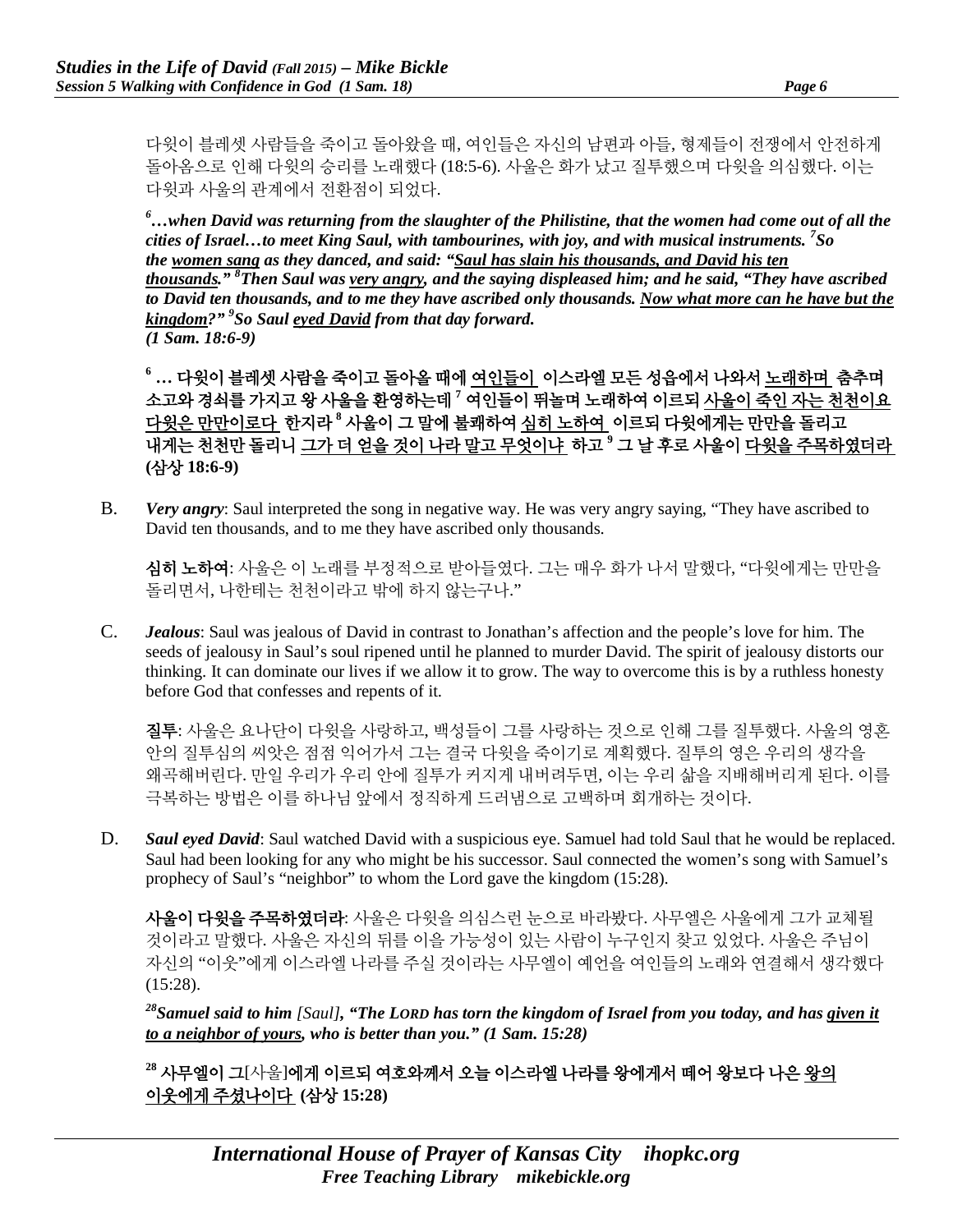E. *What more could he have but the kingdom?* It dawned on Saul that David was the one whom God called to replace him (18:8). God set up this situation by sending Samuel to inform Saul that one day a man would be raised up to replace him. This created suspicion in Saul towards others.

그가 더 얻을 것이 나라 말고 무엇이냐: 사울은 다윗이 하나님께서 자신을 대신하려고 부르신 사람이라는 생각을 하게 되었다 (18:8). 하나님께서는 사무엘을 사울에게 보내셔서 언젠가는 한 사람이 세워져 그를 대신하게 될 것이라고 알리심으로, 이 상황을 만드셨다. 이 일은 사울 안에 다른 이들을 향한 의심이 생기도록 했다.

## **V. SAUL ATTEMPTED TO KILL (I SAM. 18:10–12)** 사울이 죽이려고 하다 **(**삼상 **18:1-12)**

A. Saul was oppressed by a demonic spirit, resulting in his first act of violence to David (18:10-11). Saul's anger and jealousy opened the door for increased demonic activity in his mind and emotions. Giving way to jealousy gives Satan opportunity even in a believer's life (Eph. 4:26, 27).

사울은 악한 영에 눌려서, 다윗에게 처음으로 난폭한 행동을 하게 된다 (18:10-11). 사울의 분노와 질투는 그의 마음과 감정 안에 더 큰 악한 영이 활동할 수 있는 문을 열어주었다. 성도가 질투에 마음을 내어주는 것은, 사단이 성도의 삶 안에서 역사할 기회를 열어주는 일이다 (엡 4:26, 27).

*10It happened on the next day that the distressing spirit from God came upon Saul...David played music*  with his hand...there was a spear in Saul's hand. <sup>11</sup>Saul cast the spear, for he said, "I will pin David to the *wall!" But David escaped his presence twice. (1 Sam. 18:10-11)* 

**<sup>10</sup>** 그 이튿날 하나님께서 부리시는 악령 이 사울에게 힘있게 내리매 **…** 다윗이 평일과 같이 손으로 수금을 타는데 그 때에 사울의 손에 창이 있는지라 **<sup>11</sup>** 그가 스스로 이르기를 내가 다윗을 벽에 박으리라 하고 사울이 그 창을 던졌으나 다윗이 그의 앞에서 두 번 피하였더라 **(**삼상 **18:10-11)**

B. *Saul cast a spear*: This was his first overt act of violence. David did not pick up the spear and throw it back at Saul physically or verbally, but quietly left. Attempted murder was a sure sign that the darkness in Saul's life was setting in. On a later occasion Saul again threw a spear at David (19:10).

사울이 그 창을 던졌으나: 이는 그가 첫 번째로 행한 공개적인 폭력이었다. 다윗은 그 창을 들어 사울에게 다시 던지지도, 말로 받아치지도 않고 조용히 떠났다. 살인을 하려고 하는 것은 사울의 삶에 어둠이 밀려들어왔음을 명확히 볼 수 있는 표시였다. 이후 그는 다윗에게 또 한번 창을 던졌다 (19:10).

C. The Lord was with David and had departed from Saul. Saul removed David from his position in the royal court and demoted him to a position in the army that he might be killed in battle (18:12-13).

주님은 다윗과 함께 하셨으며, 사울을 떠나셨다. 사울은 그가 왕궁에서 일하던 것을 그만두게 하고 전쟁 중에 죽을 수 있도록 군대로 자리를 옮기게 했다 (18:12-13).

*12Saul was afraid of David, because the LORD was with him, but had departed from Saul. 13Therefore Saul removed him from his presence, and made him his captain over a thousand; and he went out and came in before the people. (1 Sam. 18:12-13)* 

**<sup>12</sup>** 여호와께서 사울을 떠나 다윗과 함께 계시므로 사울이 그를 두려워한지라 **<sup>13</sup>** 그러므로 사울이 그를 자기 곁에서 떠나게 하고 그를 천부장으로 삼으매 그가 백성 앞에 출입하며 **(**삼상 **18:12-13)**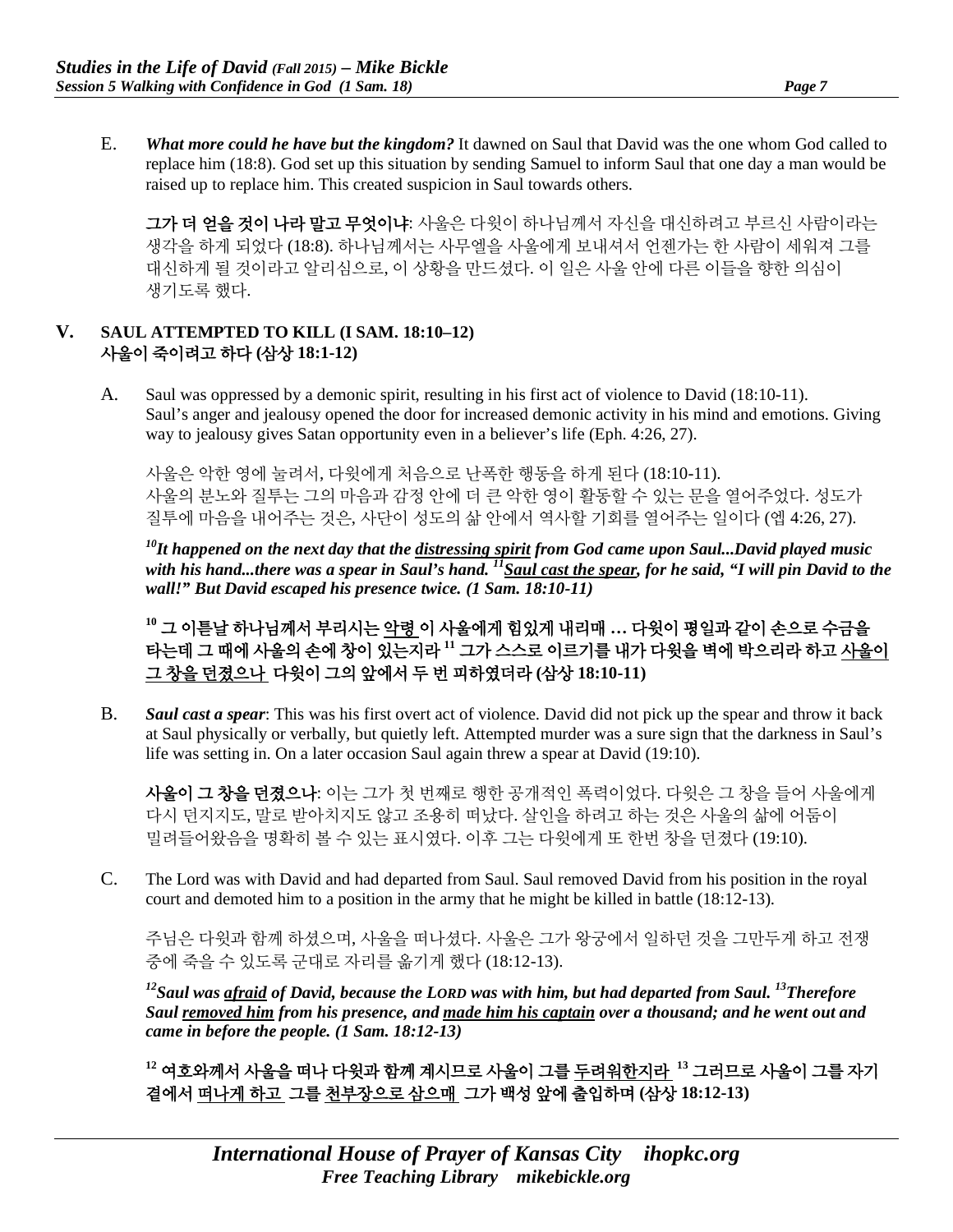D. *The Lord was with David*: The evidences of the Lord's favor and presence were on David's life.

여호와께서 다윗과 함께 계시므로: 다윗의 삶에는 주님의 은총과 임재의 증거가 함께 했다.

E. *The Lord departed from Saul*: Saul's character gradually deteriorated. He went from being a national hero to a fearful, jealous, and depressed man, and then became an angry, murderous tyrant.

여호와께서 사울을 떠나: 사울의 성품은 점차 더 나빠졌다. 국가적인 영웅이었던 그는 두려워하고, 질투심 많은 우울한 사람이 되어버렸으며, 그리고는 화를 내며 살인하는 폭군으로 변해버렸다.

F. *Afraid*: When Saul saw David's success, his fear that David might replace him as king increased (18:12, 15). Instead of looking on David with gratitude because of his helpful service, Saul was afraid of him. He once loved David greatly (16:21), but now it turned to hatred. The spear episode incited fear—not in David, but in Saul. Saul reasoned that the only way that David was able to evade his spear at such close range was that "the LORD was with David but had left Saul" (18:12).

두려워한지라: 사울이 다윗의 승리를 보았을 때, 다윗이 자신을 대신할 왕이 될지도 모른다는 두려움이 커져갔다 (18:12, 15). 사울은 자신에게 도움이 된 다윗의 섬김에 대해 감사함으로 지켜보기보다, 그를 두려워했다. 그는 한 때 다윗을 매우 사랑했지만 (16:21), 이제 이는 미움으로 변했다. 사울이 창을 던졌던 일은 다윗이 아닌 사울의 내면에 두려움을 불러일으켰다. 사울은 다윗이 그렇게 가까운 거리에서 자신의 창을 피할 수 있었던 유일한 이유는 "여호와께서 사울을 떠나 다윗과 함께 계시기" 때문이라고 생각했다  $(18:12)$ .

G. *Saul removed David*: Saul wanted David out of royal court where he was gaining more favor. Saul did not repent; instead he fired David from his prestigious job in the royal court.

사울이 그를 자기 곁에서 떠나게 하고: 사울은 다윗이 많은 은혜와 호의를 얻고 있던 궁정을 떠나게 했다. 사울은 회개하지 않았으며, 오히려 다윗을 왕궁의 특권의 자리에서 해고해버렸다.

H. *Made him captain*: Saul wanted David to be exposed to the danger of battle against the Philistines. David was sent from the protection of the court to lead the troops in battle. This new position posed risks for David's reputation and well-being. If he was not successful on the battlefield, it would reduce his prestige and popularity and maybe even end his life. David's God-given success in these military campaigns caused Saul to have more fear and David to have more favor in the nation.

천부장으로 삼으매: 사울은 다윗이 블레셋과 전쟁을 하는 위험에 노출되기를 원했다. 다윗은 왕궁에서 보호받던 위치에서 전장에서 군대를 이끌어야 하는 위치로 보내졌다. 이 새로운 자리는 다윗의 명성과 행복에 위험 요소가 되었다. 만일 그가 전장에서 성공을 거두지 못한다면, 이는 그의 명예와 인기를 떨어뜨리게 할 것이며, 어쩌면 삶이 끝나버릴 수도 있었다. 하나님께서 이 전쟁들에서 다윗에게 주신 성공으로 인해 사울로 더 큰 두려움을 가지게 됐으며, 다윗은 나라 안에서 더 많은 호의를 얻게 됐다.

I. *Leadership lesson*: To have confidence in God with patience if you are removed from your position in an unjust way, knowing that the Lord can bless you just as He blessed David in his new role.

리더십 강의: 당신이 옳지 못한 방법으로 당신의 자리에서 옮겨졌다면, 하나님께서 다윗을 새로운 위치에서 축복하셨던 것처럼 당신을 축복하실 수 있음을 알고, 인내를 가지고 하나님에 대해 확신을 가지라.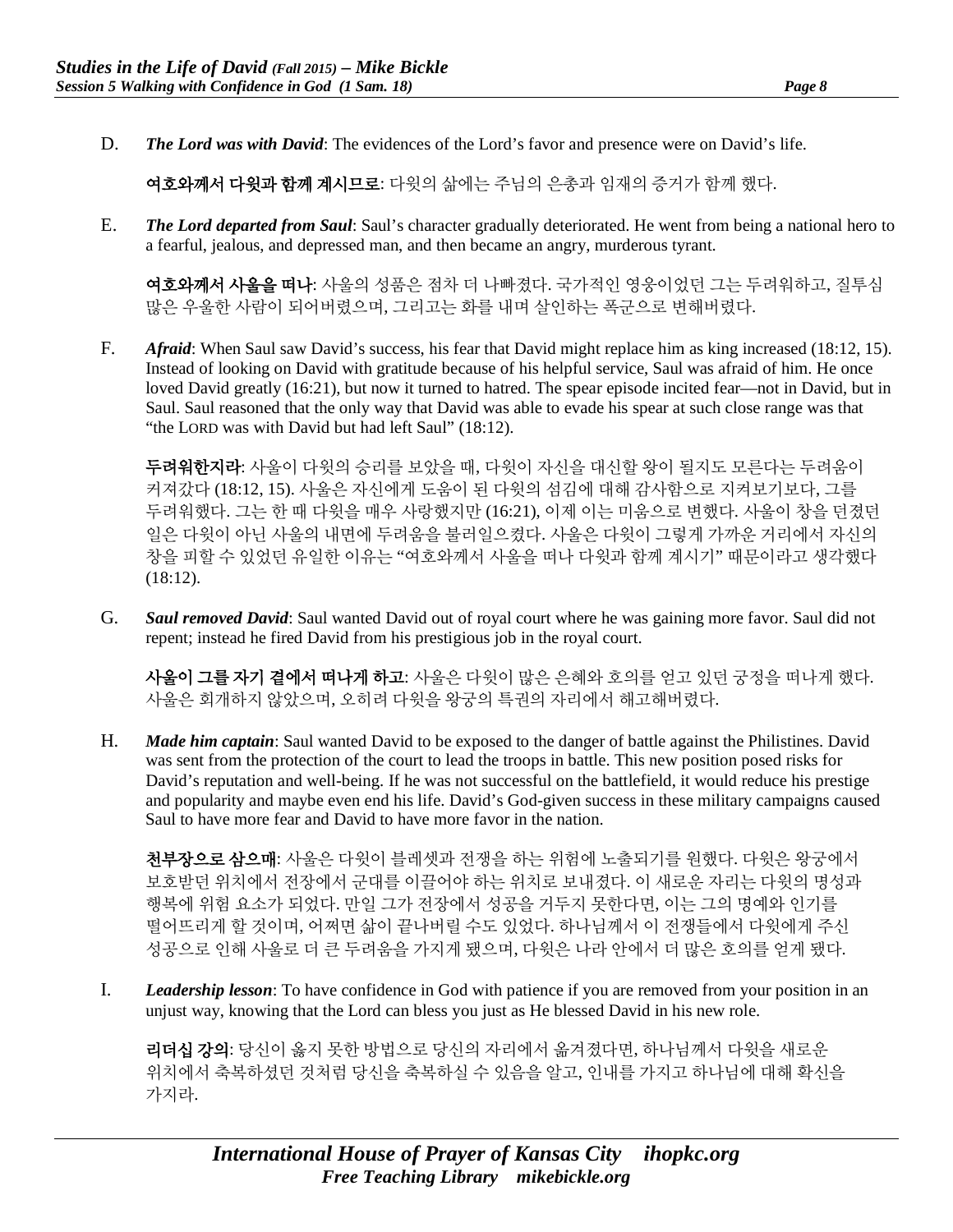J. *Going out and coming in*: This speaks of functioning in leadership as a shepherd who helped God's people overcome the enemies of God's will in their life (Num. 27:17; 1 Sam. 8:20; 2 Sam. 5:24). It included the idea that David lived his life openly before them without pretense and hypocrisy.

백성 앞에 출입하며: 이는 그가 하나님의 백성들이 자신의 삶을 향한 하나님의 뜻을 대적하는 적을 이길 수 있도록 돕는 목자의 리더십을 가지고 행하는 것을 말한다 (민 27:17; 삼상 8:20; 삼하 5:24). 이는 다윗이 그들 앞에서 겉치례나 위선을 행하지 않고 솔직하게 살아갔음을 말한다.

#### **VI. SAUL OFFERED HIS DAUGHTER MERAB TO DAVID (1 SAM. 18:17-19)**  사울이 자신의 딸 메랍을 다윗에게 줌 **(**삼상 **18:17-19)**

A. Saul launched deceptive schemes hoping they would lead to David's death (18:17-30). For example, Saul offered his daughter Merab to David, but then gave her to another man in marriage that very day (18:17-19). This was meant to be a public (national) insult of David to stir up mutiny in his heart against the king. The political implications of this marriage included giving David status as king's son-in-law and as part of the royal family.

사울은 다윗을 죽음으로 몰아넣을 기만적인 계략을 시작했다 (18:17-30). 예를 들어 사울은 자신의 딸인 메랍을 다윗에게 줬지만, 같은 날에 그녀를 다른 남자에게 결혼시켰다 (18:17-19). 이는 다윗에게 공개적인(국가적인) 모욕을 주고, 그의 마음에 왕을 향한 반역이 일어나도록 하기 위한 것이었다. 이 결혼은 정치적으로 다윗이 왕의 사위가 됨으로 왕가에 속하게 되는 의미를 가지고 있었다.

*17Saul said to David, "Here is my older daughter Merab; I will give her to you as a wife. Only be valiant for me, and fight the LORD's battles." For Saul thought, "Let my hand not be against him, but let the hand of the Philistines be against him." 18So David said to Saul, "Who am I, and what is my life or my father's family in Israel, that I should be son-in-law to the king?" 19But it happened at the time when Merab, Saul's daughter, should have been given to David, that she was given to Adriel the Meholathite as a wife. (1 Sam. 18:17-19)*

**<sup>17</sup>** 사울이 다윗에게 이르되 내 맏딸 메랍을 네게 아내로 주리니 오직 너는 나를 위하여 용기를 내어 여호와의 싸움 을 싸우라 하니 이는 그가 생각하기를 내 손을 그에게 대지 않고 블레셋 사람들의 손을 그에게 대게 하리라 함이라 **<sup>18</sup>** 다윗이 사울에게 이르되 내가 누구며 이스라엘 중에 내 친속이나 내 아버지의 집이 무엇이기에 내가 왕의 사위가 되리이까 하였더니 **<sup>19</sup>** 사울의 딸 메랍을 다윗에게 줄 시기에 므홀랏 사람 아드리엘에게 아내로 주었더라 **(**삼상 **18:17-19)**

B. *Who am I*: David answered in humility for the honor of being in the royal family. He responded in gratitude and not anger. He could have said "I am the one Samuel anointed, the one who killed Goliath to save the nation, and the one who is loved by so many in Israel." He asked, what is my life (rank in life), or my father's family, being a rural shepherd with Moabite blood (Ruth 4:13-17).

내가 누구며: 다윗은 왕가에 속하게 되는 영예에 대해 겸손으로 대답했다. 그는 분노가 아닌 감사함으로 대답했다. 그는 이렇게 말할 수도 있었다, "나는 사무엘이 기름 부은 자며, 골리앗을 죽여 이 나라를 구했고, 이스라엘의 수 많은 사람들이 사랑하는 자이다." 그는 자신의 삶이 어떠하며 (삶의 계급), 아비의 가계가 어떠하며, 자신이 모압인의 피가 섞인 시골 목자일 뿐임을 말했다 (룻 4:13-17).

#### **VII. DAVID MARRIED MICHAL (1 SAM. 18:20-27)** 다윗이 미가엘과 결혼하다 **(**삼상 **18:20-27)**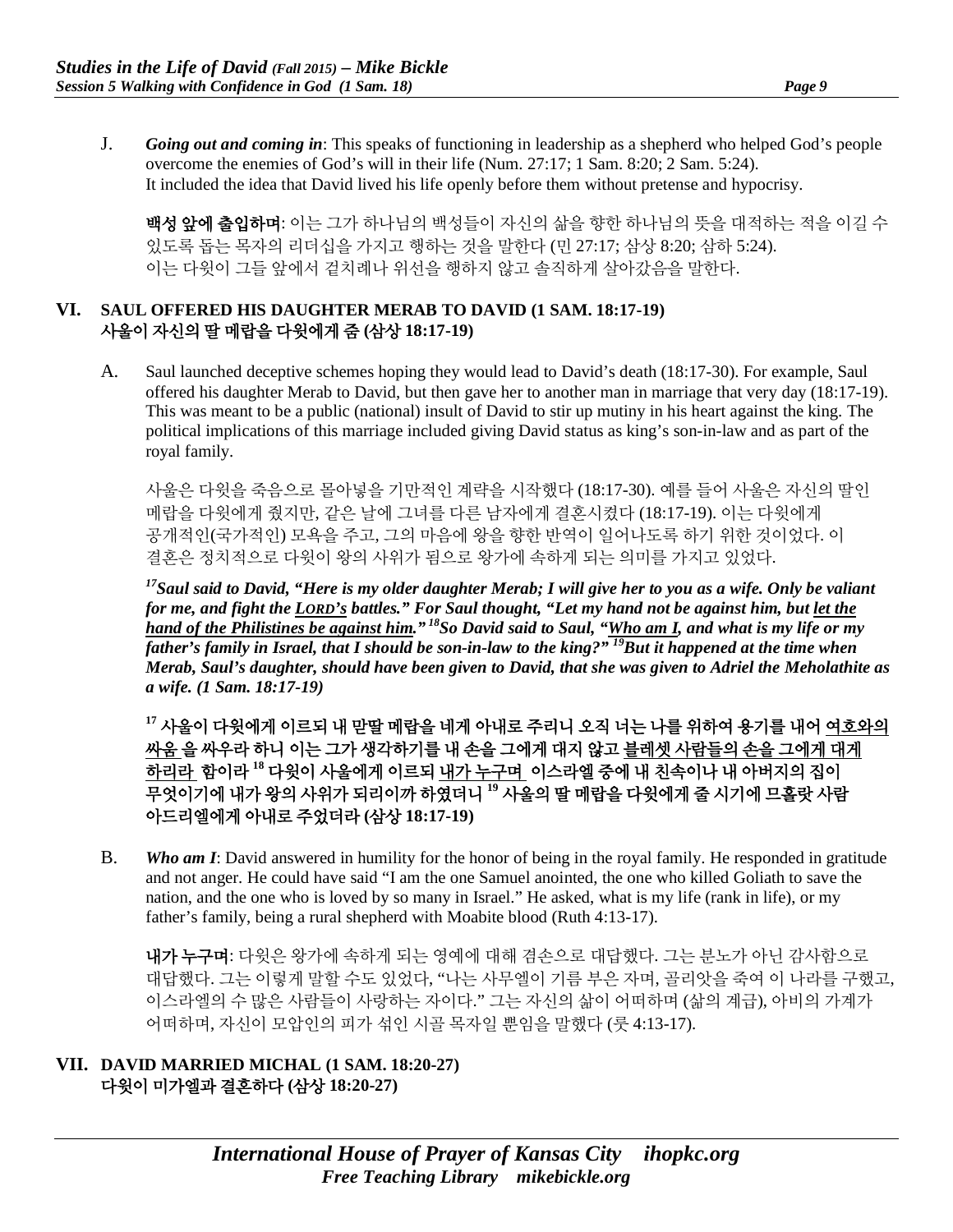A. Saul offered him marriage to his youngest daughter Michal as another deceitful scheme (18:20-27) to kill David indirectly by demanding an outrageously high dowry for her—that he kill 100 Philistines. The offer of marriage to Michal was Saul's third means of seeking to kill David.

사울은 다윗에게 또 다른 기만적인 계략으로 자신의 가장 어린 딸인 미갈과의 결혼을 제안했으며 (18:20- 27), 말도 안되게 높은 지참금으로 100 명의 블레셋 인을 죽일 것을 요구하면서 다윗을 죽이려고 했다. 미가엘과 결혼할 것에 대한 제안은 사울이 다윗을 죽이기 위한 세 번째 시도였다.

*20Michal, Saul's daughter, loved David. They told Saul, and the thing pleased him. 21Saul said, "I will give her to him, that she may be a snare to him, and that the hand of the Philistines may be against him." Therefore Saul said to David a second time, "You shall be my son-in-law today." 22Saul commanded his servants, "Communicate with David secretly, and say, 'Look, the king has delight in you…therefore, become the king's son-in-law'"…23David said, "Does it seem to you a light thing to be a king's son-in-law, seeing I am a poor and lightly esteemed man?"… 25Saul said, "Thus you shall say to David: 'The king does not desire any dowry but one hundred foreskins of the Philistines, to take vengeance on the king's enemies.'" But Saul thought to make David fall by the hand of the Philistines…26it pleased David well to become the king's son-in-law…27David arose and went, he and his men, and killed two hundred men of the Philistines…*

*(1 Sam. 18:20-27)*

**<sup>20</sup>** 사울의 딸 미갈이 다윗을 사랑하매 어떤 사람이 사울에게 알린지라 사울이 그 일을 좋게 여겨 **<sup>21</sup>** 스스로 이르되 내가 딸을 그에게 주어서 그에게 올무가 되게 하고 블레셋 사람들의 손으로 그를 치게 하리라 하고 이에 사울이 다윗에게 이르되 네가 오늘 다시 내 사위가 되리라 하니라 **<sup>22</sup>** 사울이 그의 신하들에게 명령하되 너희는 다윗에게 비밀히 말하여 이르기를 보라 왕이 너를 기뻐하시고 **…** 그런즉 네가 왕의 사위가 되는 것이 가하니라 하라 **<sup>23</sup>** 사울의 신하들이 이 말을 다윗의 귀에 전하매 다윗이 이르되 왕의 사위 되는 것을 너희는 작은 일로 보느냐 나는 가난하고 천한 사람이라 한지라 **… <sup>25</sup>** 사울이 이르되 너희는 다윗에게 이같이 말하기를 왕이 아무 것도 원하지 아니하고 다만 왕의 원수의 보복으로 블레셋 사람들의 포피 백 개를 원하신다 하라 하였으니 이는 사울의 생각에 다윗을 블레셋 사람들의 손에 죽게 하리라 함이라 **<sup>26</sup> …** 다윗이 왕의 사위 되는 것을 좋게 여기므로 결혼할 날이 차기 전에 **<sup>27</sup>** 다윗이 일어나서 그의 부하들과 함께 가서 블레셋 사람 이백 명을 죽이고 **… (**삼상 **18:20-27)**

B. *Dowry:* David was a poor man and thus unable to pay the bride price for a princess; only a wealthy man could afford to pay the high dowry price that a king's daughter would require. Saul set the price in the form of service instead of money, requiring David to engage in dangerous military exploits with the hope that the Philistines would kill him.

지참금: 다윗은 가난한 사람이었고, 공주를 얻을 만한 신부 값을 지불할 형편이 못 되었다. 부유한 사람이나 되야 왕의 딸이 요구하는 높은 지참금액을 지불할 능력이 되었다. 사울은 돈 대신에 일련의 일을 해줄 것을 요구했으며, 다윗이 위험한 군사 작전에 참여함으로 그가 블레셋 인들의 손에 죽기를 바랬다.

C. *Humility*: To both marriage offers David responded with humility (18:18, 23). David did not think that he deserved the privileges and honor that he received from God and people. His humility was expressed in truly believing that he was not worthy to be a part of the royal family in the nation that was in covenant with the Lord. He understood Israel's role in God's eyes.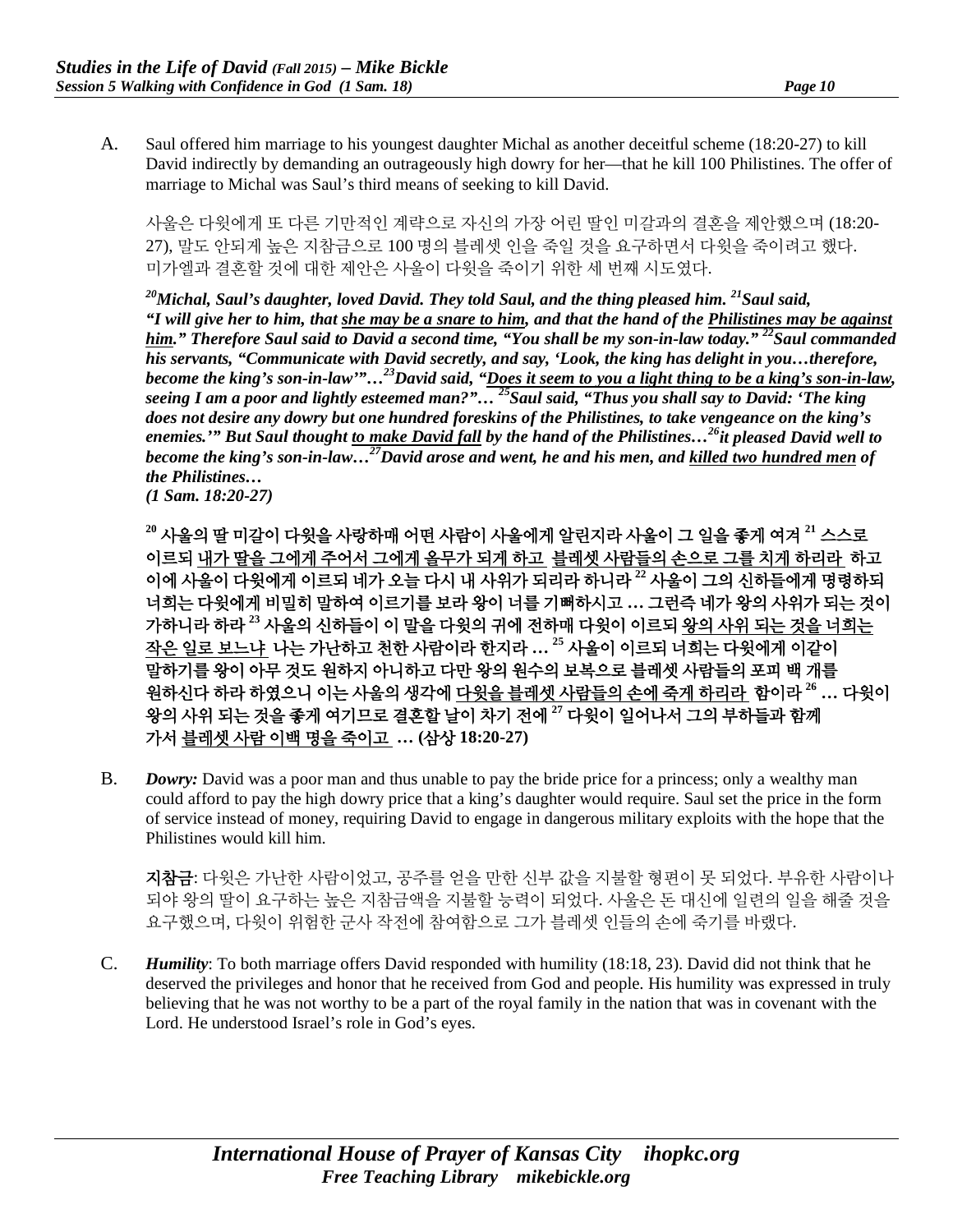겸손: 두 번의 결혼 제안에 대해 다윗은 모두 겸손하게 응답했다 (18:18, 23). 다윗은 자신이 하나님과 사람들로부터 명예와 높임을 받을 자격이 있다고 생각하지 않았다. 그의 겸손은, 그가 자신이 하나님과의 언약 관계 가운데 있는 이스라엘의 왕가의 일부가 되기에 합당하지 않다고 진정으로 믿고 있는 것에서 볼 수 있다. 그는 이스라엘이 하나님 앞에서 가지는 역할에 대해 이해하고 있었다.

D. *Gratitude*: David refused to be offended, but responded in gratitude, not anger, at being put in a position that required him to risk his life and having been publically insulted by Saul refusing to give him his first daughter in marriage. Again, David could have said, "I am the one Samuel anointed and who killed Goliath to save the nation, etc." But David did not give any signs that he thought that Saul's demands for this dowry were either dangerous or demeaning.

감사: 다윗은 사울이 첫째 딸을 자신에게 주지 않아서 공개적으로 모욕을 당했음에도, 그리고 목숨을 걸어야 하는 상황에 놓이게 됨에도 분노가 아닌 감사함으로 반응하며 실족하지 않기로 결정했다. 또 한 번, 다윗은 이렇게 말할 수도 있었다, "나는 사무엘이 기름 부은 자이고, 골리앗을 죽여 이 나라를 구하는 등의 일을 한 사람이다." 그러나 다윗은 사울이 요구하는 이 지참금은 위험하고 모욕적인 것이라고 생각하는 어떤 표시도 내지 않았다.

## *23David said, "Does it seem to you a light thing to be a king's son-in-law, seeing I am a poor and lightly esteemed man?" (1 Sam. 18:23)*

# **<sup>23</sup> …** 다윗이 이르되 왕의 사위 되는 것을 너희는 작은 일로 보느냐 나는 가난하고 천한 사람이라 한지라 **(**삼상 **18:23)**

E. One who is humble does not feel they deserve more honor. When being passed over for a promotion, it seems natural and reasonable to insist on being honored and to think that we deserve more honor than we received. However, they are gifts of God that no one deserves in reality, so we should hold them lightly without thinking we deserve it. That is foundation of humility.

겸손한 사람은 자신이 더 많은 명예를 받기에 합당하다고 생각하지 않는다. 우리는 더 높은 자리로 올라가지 못하게 될 때, 더 많은 명예를 요구하고, 우리가 받고 있는 것보다 더 많은 명예를 받기에 합당하다고 주장하는 것이 당연하다고 생각한다.

*3 I say…to everyone who is among you, not to think of himself more highly than he ought to think, but to think soberly, as God has dealt to each one a measure of faith. (Rom. 12:3)*

# **<sup>3</sup>** 내게 주신 은혜로 말미암아 너희 각 사람에게 말하노니 마땅히 생각할 그 이상의 생각을 품지 말고 오직 하나님께서 각 사람에게 나누어 주신 믿음의 분량대로 지혜롭게 생각하라 **(**롬 **12:3)**

F. Saul's fear and hatred for David grew with each evil deed that he did against David. His fear was heightened because he knew both the Lord and the people favored David (18:28-30). David was immortal until he completed God's plan for his life. We can't die until we complete the will of God.

사울의 다윗을 향한 두려움과 미움은 그가 다윗에게 나쁜 짓을 할 때마다 더욱 커져갔다. 그는 다윗을 향한 하나님과 사람들의 호의를 알았기에, 그의 두려움은 계속해서 커져갔다 (18:28-30). 다윗은 그를 향한 하나님의 계획이 완성될 때까지는 죽을 수가 없었다. 우리는 하나님의 뜻을 성취할 때까지는 죽을 수가 없다.

*28Saul saw and knew that the LORD was with David, and that Michal…loved him; 29and Saul was still more afraid of David. So Saul became David's enemy continually. 30Then the princes of the*